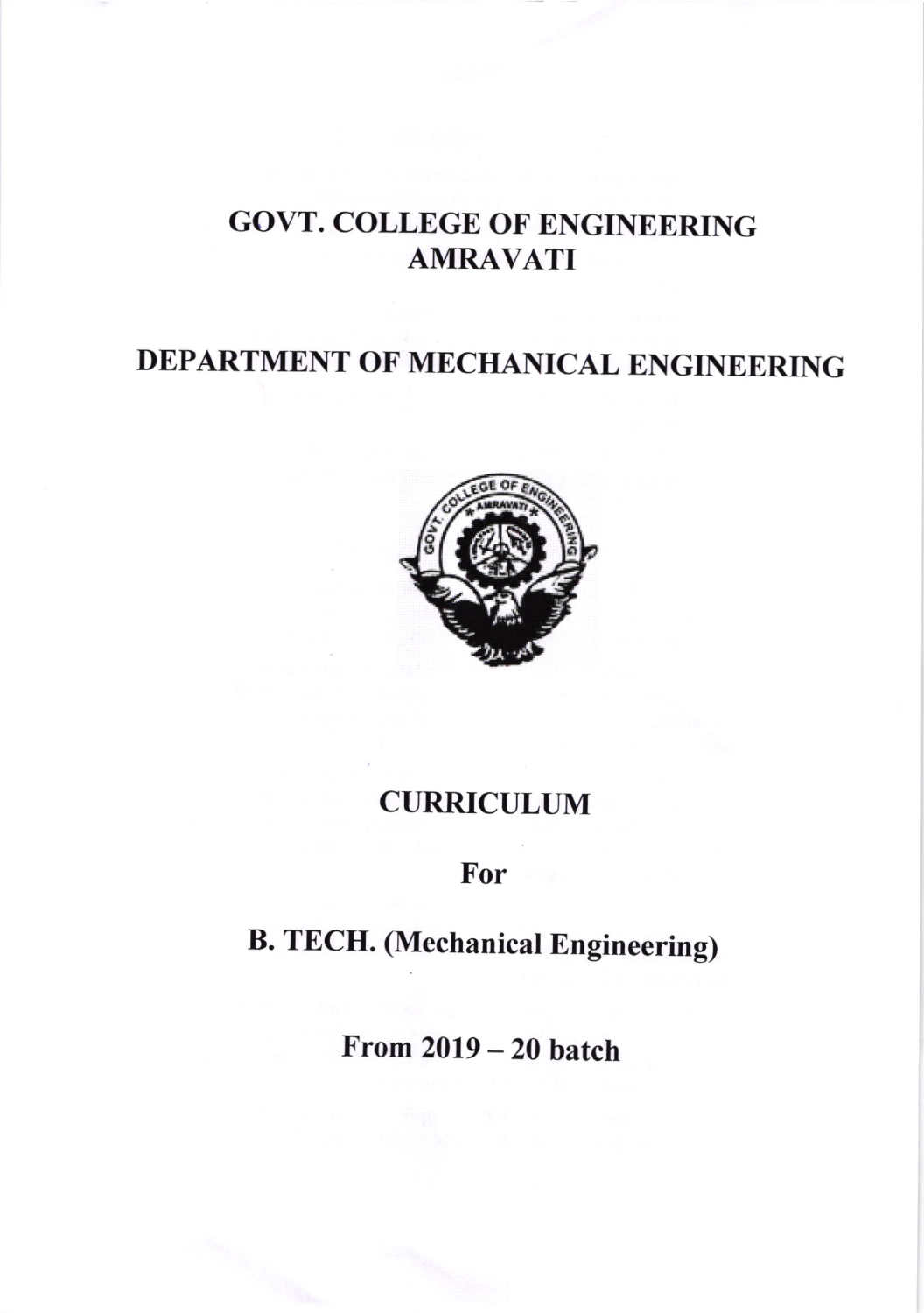### PROGRAM OBJECTIVES

- r. To prepare students for successful careers in industry/ higher studies /R&D institutions that meet global needs.
- II. To provide students with solid foundation in basic science and basic engineering required to solve and analyze mechanical engineering problems.
- III. To develop ability among students to solve industrial environmental, Techno-social probtems with latest and appropriate mechanical engineering techniques and tools available
- rv. To inculcate professional skill, ethical responsibility, team work and leadership qualities in students.
- v. To promote awareness of entrepreneurship, self-education, lifelong learning and to develop sense of social responsibility.

### PROGRAM OUTCOMES

- Engineering knowledge: Apply the knowledge of mathematics, science, engineering fundamentals, and an engineering specialization to the solution of complex engineering problems. t.
- II. Problem analysis: Identify, formulate, review research literature, and analyze complex engineering problems reaching substantiated conclusions using first principles of mathematics, natural sciences, and engineering sciences.
- III. Design/development of solutions: Design solutions for complex engineering problems and design system components or processes that meet the specified needs with appropriate consideration for the public health and safety, and the cultural, societal, and environmental considerations.
- lv. Conduct investigations of complex problems: Use research-based knowledge and research methods including design of experiments, analysis and interpretation of data, and synthesis of the information to provide valid conclusions.
- Modern tool usage: Create, select, and apply appropriate V. techniques, resources, and modern engineering and IT tools including prediction and modeling to complex engineering activities with an understanding of the limitations.
- The engineer and society: Apply reasoning informed by the contextual knowledge to assess societal, health, safety, legal and vl.

 $\Delta$ 

 $\overline{\phantom{a}}$